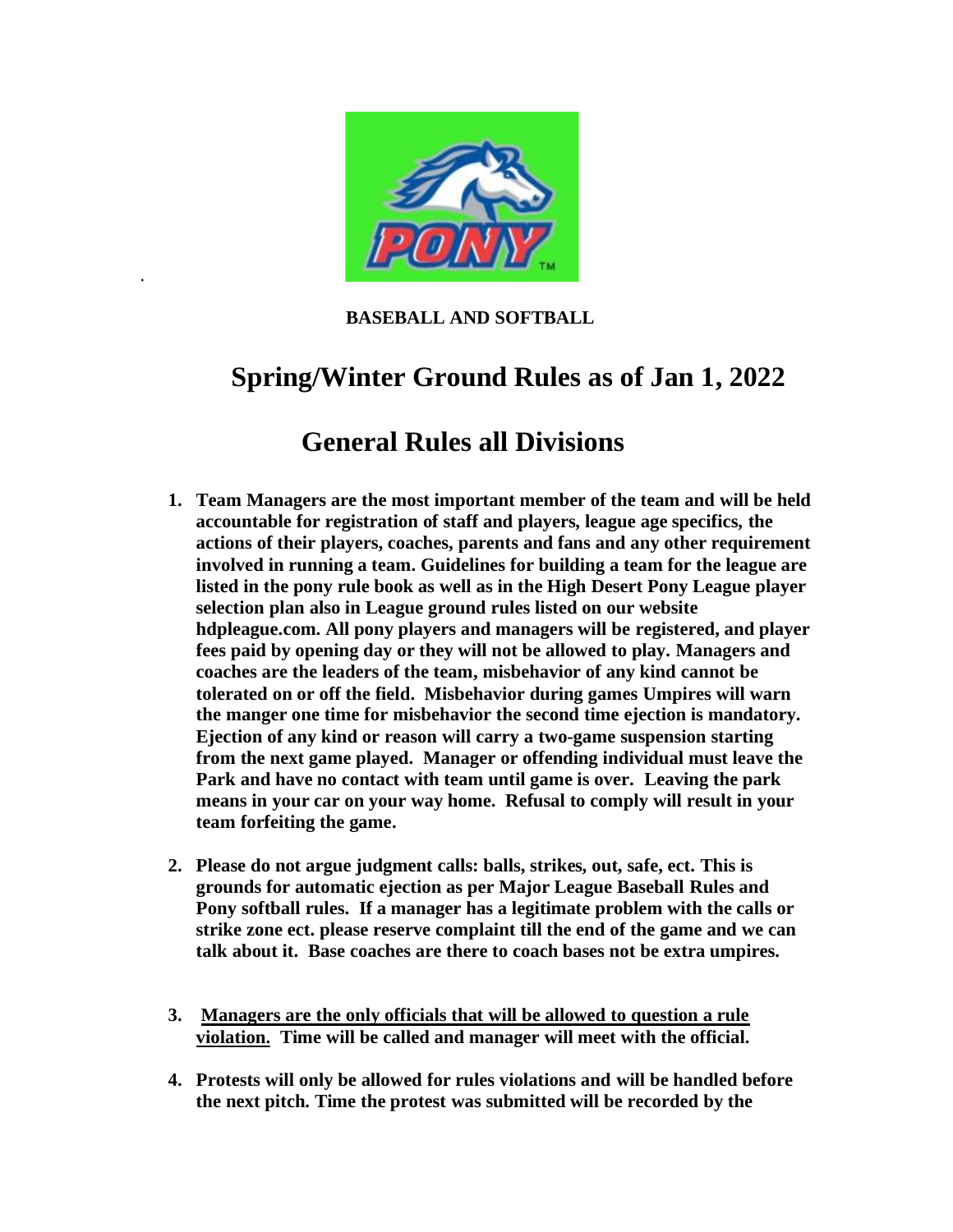**umpire and the game clock will be stopped until the protest is resolved. Any time elapsed will be added to time remaining in the game. The manager protesting the violation will have 3 minutes to show the umpire the rule that is in violation. If a pitch is thrown before the manager registers his protest the protest is invalid.**

- **5. Good behavior and sportsmanship are of the utmost importance and must be upheld. There have been problems in previous seasons with interference from the benches and spectators in the form of chanting loud noises ect, to distract the pitcher or batter. All such distractions will stop once the pitcher engages the pitching rubber, or in machine pitch or Shetland when the ball is placed on the machine. This does not mean there has to be silence in softball chanting is allowed but must be in good taste. Any form of noise maker is not allowed. One manager or coach allowed outside the dug out at any time during the game except as stated in Shetland rules and base coaches sitting on buckets is not allowed outside dugout. Sound systems that are used for player introduction can only be activated while player is approaching the plate. Derogatory tunes will not be played after a player has struck out or during mound visits this is to promote good sportsmanship and to not harass players or coaches. Mandatory pitching log implemented in 2018 published by pitch smart and available for download on league website ( for baseball only) will now be used to track pitchers, the form to be used is available on our web site. Penalty for not using it will be forfeit of the next game. Pitchers removed from the mound during a game may not be reinserted as a pitcher during the same game.**
- **6. No meetings on the field between innings.**
- **7. Three pitches between innings. Unless new pitcher is inserted.**
- **8. Please train batters to keep one foot in the batters box while taking signs a strike will be called if player does not comply.**
- **9. Speed of the game is important to keep the interest of the players and to keep game schedules on time.**
- **10. Communication is the most important thing in this league, if you have a problem please try to resolve it yourself. If you can't, see the league president at the field on game day or call 760-927-9994 I will do my best to resolve problems.**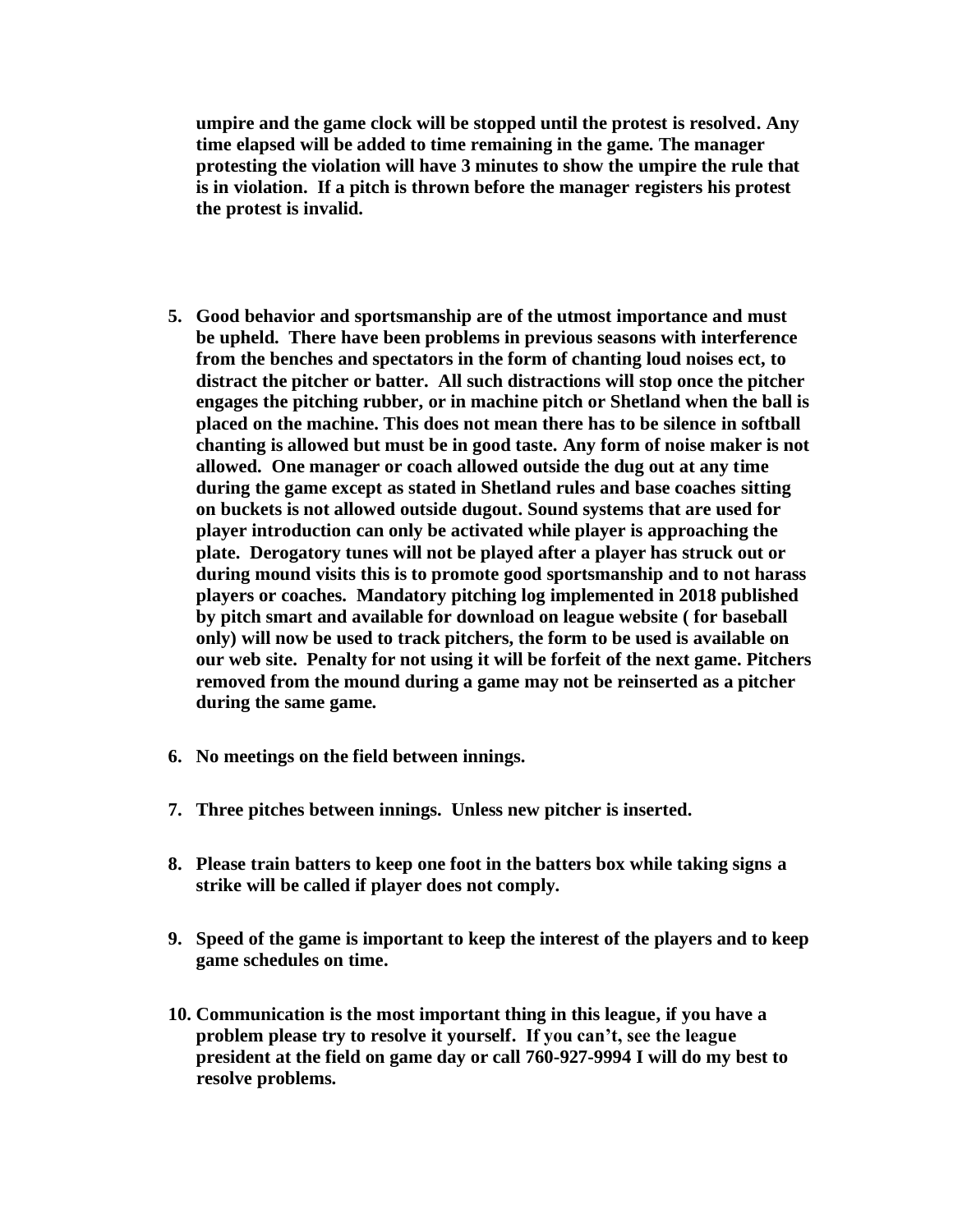- **11. Regular season games will be played under Pony rules in conjunction with applicable in the MLB rule book, Shetland, Machine Pitch and Pinto West Zone Supplemental All –Star rules. Pitching rules will be governed by Pony white pages. If you need a rule book please ask if one is not available please order one from pony.org. Order of rule book usage is as follows. Regular season rules for Mustang and above from Pony rule book then MLB rules take affect. Shetland and Pinto Will be Pony Rule book, West Zone All Stars rules, MLB rules. For All Stars Mustang 9 and above Pony White Pages, Pony Blue Pages, MLB rules. Shetland and Pinto Pony white pages, West Zone Supplemental Rules and MLB Rules. League age will be as follows: for spring /winter baseball and softball league age will be as printed in the Pony Rulebook, Aug 31 for baseball Jan 1 softball .**
- **12. NO team jumping during regular season players can only play on the team they signed up on rosters are frozen on the first day of the season, adjustments may be made prior to season starting but all parties involved must be notified including league president and player agent. Also players may not play on a regular pony team in regular season and travel with another HDPL pony team. Managers and coaches NO RECRUITING from another pony team during the season, if a parent from another team approaches any member of an opposing team for the purpose of**

**switching that person should be reminded of the consequences. Violation of the above rule will result in suspension of the player and manager from the team committing the violation. If you are a travel team with in the league, players from any other pony registered team are not eligible to play with your team outside the league this is intended to keep pony teams intact until the season is over. Players can be replaced if an original player is permanently injured or quits. Replacement players must complete one half of the seasons games to be eligible for All Stars in the spring unless replaced before the first game of the season. Travel teams are not allowed to insert players that they pick up during the season, unless, that player is replacing an injured player (injured means out for season) or one that quits. Paper work and fees must be paid and turned into the Player Agent he will approve and assign any replacement players they must be age specific. Players who quit are ineligible to return to play for the rest of the season. Please refer to the refund policy on our website. High School Players that wish to enter Pony Division after CIF ins spring are allowed to join any team in that division and will be eligible for All Stars if they play at least half of the remaining games of the current season if season ends before CIF is over players may still participate as long as they are placed on a roster before season starts. All such additions will be handled thru the player agent.**

**13. Field ground rule: A batted ball that hits the yellow capping on the outfield perimeter fence and bounces back into the field shall be a live ball. If it bounces out of play after hitting the capping it will be ground rule double. If**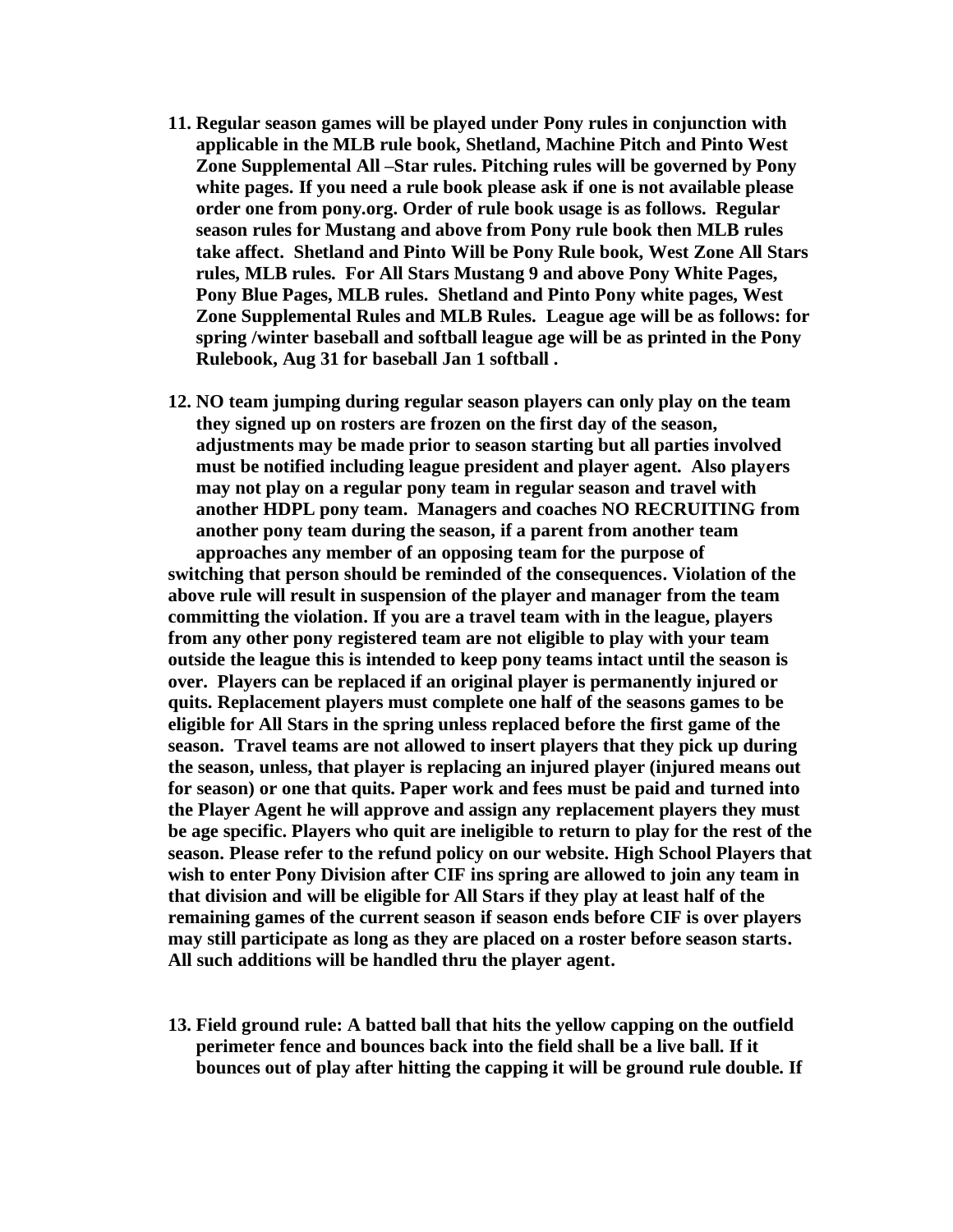**the batted ball goes over the fence after hitting the capping it will be a home run.** 

- **14. Steel cleats allowed except for pitchers on artificial mounds rubber cleats or tennis shoes must be used.**
- **15. All Star Teams from each division will be the first place team. Odd age brackets 9u 11u ect will be whatever age specific team that has the best record during the season. Other groups within HDPL that wish to have allstar teams must decide by May 20, 2022, for which division they wish to play. Since these teams will have a short period of time to set up players and uniforms, written permission from manager of teams that do not plan to go to all stars must be obtained before any contact with players can begin. There is a fee of \$300.00 for entry into the tournament four game guarantee and teams may wear regular season uniforms or obtain all-star uniforms at their own cost.**

# **Shetland Division**

- **1. Shetland Division will consist of 3-6 year old's. Field size 38ft pitching machine 50ft bases regional supplemental rules will be used along with regular season rules.**
- **2. There will be a five run rule with the last inning open and a maximum pitch count of 6 per batter if 6 pitches are fouled in a row pitches will continue until a player reaches base or strikes out. Foul tip on third or sixth strike applies.**
- **3. Batting order will be continuous. Free Defensive substitutions. Standard 13 after 2 ½ or 3 or 10 3 ½ or 4 mercy rule applies.**
- **4. If a player is injured during the game and cannot continue his spot in the batting order will be counted an out for only the first time the spot comes up.**
- **5. All hits have a two base limit. Any runners on base when ball is hit are limited to two bases.**
- **6. No advancement on overthrows once the runner reaches base safely.**
- **7. Games are 5 innings and time limit is one hour and 15min no new. After the third out is recorded in the bottom half of the inning time starts for the next inning.**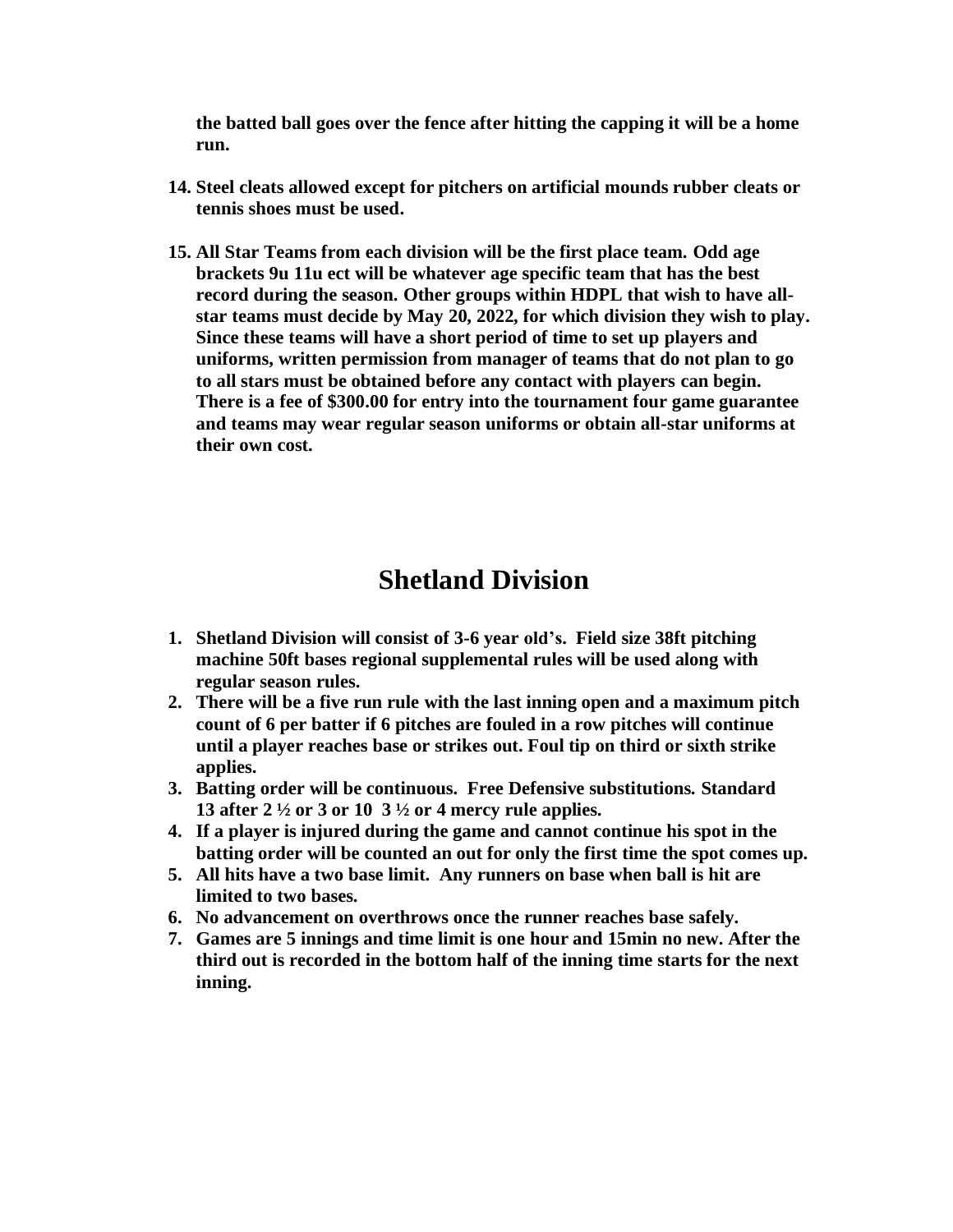# **Pinto Player/Pinto Machine Pitch Division**

- **1. Pinto Player/Pinto Machine pitch division will consist of 5–8-year olds. Field size 40ft pitching/machine 60 ft bases regional supplemental rules will be used with regular season rules.**
- **2. There is a 5 run rule 5th and 6th innings are open for player pitch, 6th inning for machine pitch. If time runs out before the 5th open inning does not apply. Standard 13 after 2/1/2 or 3 or 10 after 3 ½ or 4 run mercy rule applies.**
- **3. Batting order will be standard 9 with subs or continuous with free defensive substitutions. If any team cannot field 10 players nine is the minimum and no penalty will be accessed.**
- **4. If a player is injured during the game and cannot continue his spot in the batting order will be an out only for the first time the spot comes up.**
- **5. Games are 6 innings.**
- **6. Once a walk is issued to a batter the ball is dead. Any runners on base will be allowed one base advancement. Ball is dead when pitcher has the ball on the infield. Home plate is closed the only way to score from third base is by hit or force from walk.**
- **7. Time limit is 1-hour 30min no new. Games are 6 innings. Mercy rule 13 after 2 ½ or 3, 10 after 3 ½ or 4.**
- **8. After the third out is recorded in the bottom half of each inning time starts for the next inning.**

#### **Mustang Division**

- **1. Mustang division will consist of 7–10-year-olds. Field size 46ft pitching. On all purpose fields the pitching mound will be set to 46 ft. Bases 60ft. Managers please use discretion on younger players playing up.**
- **2. There will be a 5-run rule, this a local rule there is no 5-run rule in all-star play. Mercy rule of 13 after 2 1/2 or 3 and the standard 10 run mercy rule after 3 ½ or 4 with the last two innings open if needed.**
- **3. Batting order will be 9 or continuous. Continuous only: if a player is injured and cannot return his spot in the lineup will be an out the first time around.**

 **4. Time limit is 1 hour 45 min no new/drop dead games are 6 innings. After the third out is recorded in the bottom half of each inning time starts for the next inning.**

# **Bronco Division**

**1. Bronco division will consist of 9–12-year olds.**